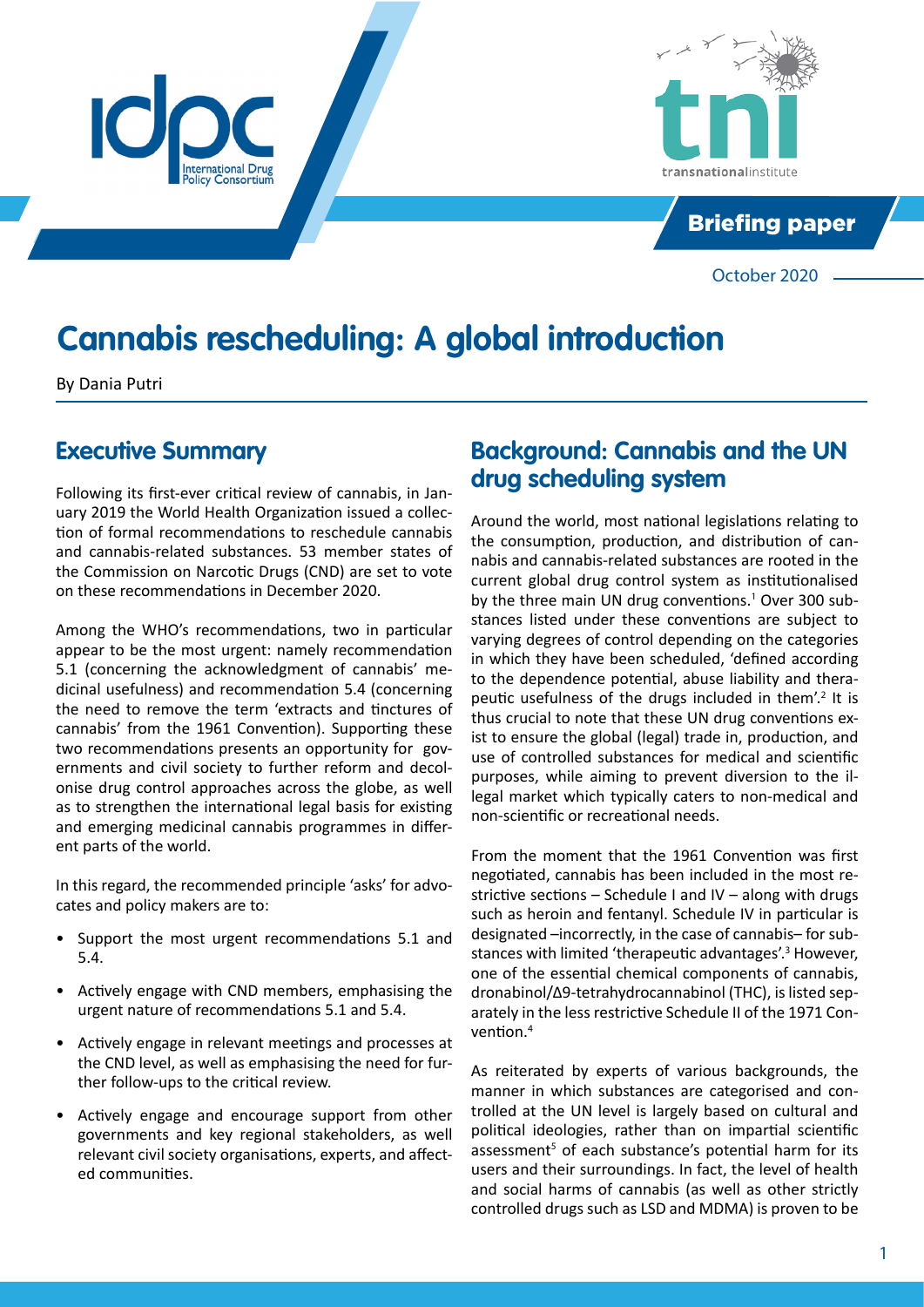lower than others currently placed in the same category (cocaine, heroin), and also lower than legally regulated substances like tobacco and alcohol (Figure 1).<sup>6</sup>



*Figure 1: Relative harms of selected psychoactive substances (source: Wikimedia Commons)*<sup>78</sup>

Furthermore, as articulated by the WHO, 'preparations of cannabis have shown therapeutic potential for treatment of pain and other medical conditions such as epilepsy and spasticity associated with multiple sclerosis'<sup>9</sup> – to name only a few. By early 2020, over 30 countries have developed some kind of legal framework for the legal use of medicinal cannabis.

As reflected in global trends, $10$  cannabis remains the most widely used illegal substance on the planet, while cannabis is also illegally grown by millions of people in rural areas with few other viable alternative livelihoods.<sup>11</sup> In most countries, the (restricted) status of cannabis corresponds to that prescribed by the UN drug conventions, and hence the continued punitive approach to cannabis consumption, trade, and production. In recent years, however, a growing number of countries, from Uruguay and Canada to South Africa and Thailand, have adopted different forms of legislative changes to regulate cannabis cultivation and use, for either medical or adult non-medical purpos $es.12$ 

### The WHO's first ever critical review of cannabis

As mandated by the UN drug conventions, the World Health Organization (WHO) Expert Committee on Drug Dependence (ECDD)<sup>13</sup> serves as a body whose task is to assess a substance's potential harm and medicinal usefulness, primarily from a public health perspective, and to provide scheduling-related recommendations for member states at the UN Commission on Narcotic Drugs (CND).

Being among the first substances (together with coca and opium) scheduled under international control, cannabis has never been subjected to a WHO critical review until 2018. The results of this first-ever critical review of cannabis were published in January 2019, along with a list of recommendations for the rescheduling of cannabis and cannabis-related substances (Figures 2 and 3).

## **Main implications of the WHO's recommendations**

### **Cannabis remains in Schedule I of the 1961 Convention**

The WHO's assessment shows that cannabis does not pose 'the same level of risk to health of most of the other drugs that have been placed in Schedule I'.<sup>14</sup> However, the WHO recommends keeping cannabis in Schedule I of the 1961 Convention, on the basis of 'the high rates of public health problems arising from cannabis use and the global extent of such problems'.<sup>15</sup> This is not a robust argument for keeping cannabis in Schedule I, as the basic test for recommending the inclusion of a substance in either Schedule I or Schedule II of the Convention is the ´similarity principle´, that is, whether the substance is ´liable to similar abuse and productive of similar ill effects as the drugs in Schedule I or Schedule II' or is ´convertible´ into one of those drugs.<sup>16</sup>

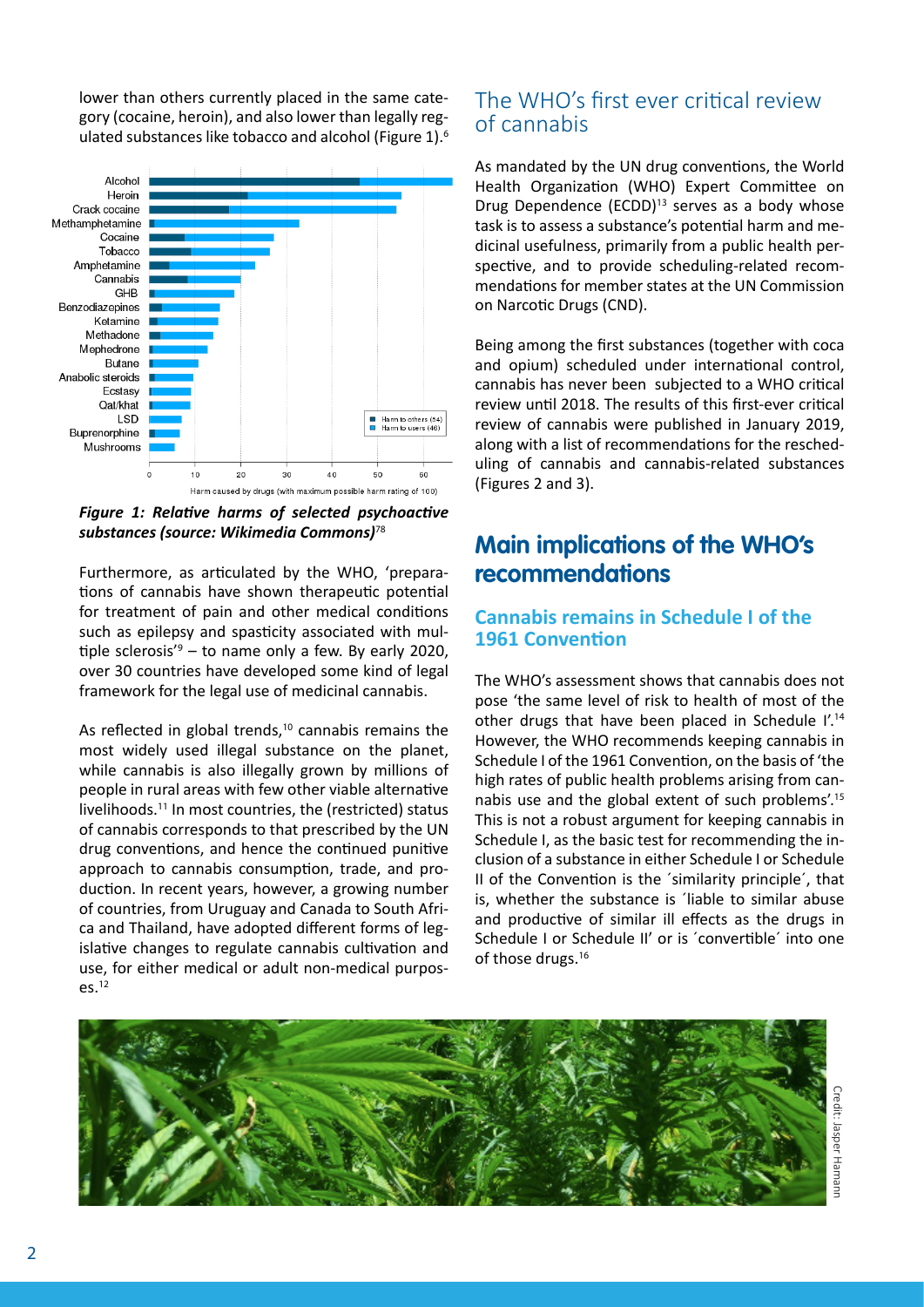#### *Figure 2: WHO recommendations on cannabis and cannabis-related substances (source: UNODC)*

| CND                                                             |            | UNITED NATIONS COMMISSION ON NARCOTIC DRUGS<br>POLICYMAKING BODY OF THE UNITED NATIONS WITH PRIME RESPONSIBLITY IN DRUG-RELATED MATTERS |     |                                                                                                                                                                                                                                                                                                                                                                                                               |  |  |
|-----------------------------------------------------------------|------------|-----------------------------------------------------------------------------------------------------------------------------------------|-----|---------------------------------------------------------------------------------------------------------------------------------------------------------------------------------------------------------------------------------------------------------------------------------------------------------------------------------------------------------------------------------------------------------------|--|--|
| WHO recommendations on cannabis and cannabis-related substances |            |                                                                                                                                         |     |                                                                                                                                                                                                                                                                                                                                                                                                               |  |  |
| 5.1                                                             |            | Delete cannabis and cannabis resin from Schedule IV<br>of the 1961 Convention                                                           | 5.4 | Delete extracts and tinctures of cannabis from<br>Schedule I of the 1961 Convention                                                                                                                                                                                                                                                                                                                           |  |  |
| 5.2.1                                                           |            | Add dronabinol and its stereoisomers (delta-9-THC) to<br>Schedule I of the 1961 Convention                                              | 5.5 | Add a footnote on cannabidiol preparations to<br>Schedule I of the 1961 Convention to read:                                                                                                                                                                                                                                                                                                                   |  |  |
| 5.2.2                                                           |            | If 5.2.1 is adopted:<br>Delete dronabinol and its stereoisomers (delta-9-THC)<br>from Schedule II of the 1971 Convention                |     | "Preparations containing predominantly cannabidiol and<br>not more than 0.2 per cent of delta-9-<br>tetrahydrocannabidiol are not under international control"                                                                                                                                                                                                                                                |  |  |
| 5.3.1                                                           | Convention | If 5.2.1 is adopted:<br>Add tetrahydrocannabinol to Schedule I of the 1961                                                              | 5.6 | Add preparations containing dronabinol, produced<br>either by chemical synthesis or as preparations of<br>cannabis that are compounded as pharmaceutical<br>preparations with one or more other ingredients and in<br>such a way that dronabinol cannot be recovered by<br>readily available means or in a yield which would<br>constitute a risk to public health, to Schedule III of the<br>1961 Convention |  |  |
| 5.3.2                                                           |            | If 5.3.1 is adopted:<br>Delete tetrahydrocannabinol from Schedule I of the<br>1971 Convention                                           |     |                                                                                                                                                                                                                                                                                                                                                                                                               |  |  |

#### *Figure 3: Implications of WHO recommendations on cannabis and cannabis-related substances (source: TNI)*

#### **1961 Single Convention on Narcotic Drugs**

| <b>Schedule I</b>                                                                                                                                                                                                                                                     | <b>Schedule II</b>                                                                                                                 | <b>Schedule III</b>                                                                                                                                                                                                                                                                                             | <b>Schedule IV</b>                                                                                                                                                           |
|-----------------------------------------------------------------------------------------------------------------------------------------------------------------------------------------------------------------------------------------------------------------------|------------------------------------------------------------------------------------------------------------------------------------|-----------------------------------------------------------------------------------------------------------------------------------------------------------------------------------------------------------------------------------------------------------------------------------------------------------------|------------------------------------------------------------------------------------------------------------------------------------------------------------------------------|
| Substances that are highly<br>addictive and liable to<br>abuse or easily convertible<br>into those (e.g. opium,<br>heroin, cocaine, coca leaf,<br>oxycodone)<br>Cannabis and resin<br><b>Extracts and tinctures</b><br>+Tetrahydrocannabinol<br>+ Dronabinol (Δ9-THC) | Substances that are less ad-<br>dictive and liable to abuse<br>than those in Schedule I<br>(e.g. codeine, dextropro-<br>poxyphene) | Preparations with low<br>amounts of narcotic drugs<br>that are exempted from<br>most control measures<br>placed upon the drugs<br>they contain (e.g. $<$ 2.5%<br>codeine, <0.1% cocaine)<br>Certain 'pharmaceutical<br>preparations' containing<br>dronabinol from which the<br>$\Delta$ 9-THC cannot be easily | Drugs also listed in Sched-<br>ule I with "particularly<br>dangerous properties" and<br>little or no therapeutic val-<br>ue (e.g. heroin, carfentanil)<br>Cannabis and resin |
| * CBD preparations with<br><0.2% THC not under<br>control<br>1971 Convention on Psychotropic Substances                                                                                                                                                               |                                                                                                                                    | recovered                                                                                                                                                                                                                                                                                                       |                                                                                                                                                                              |
| <b>Schedule I</b>                                                                                                                                                                                                                                                     | <b>Schedule II</b>                                                                                                                 | <b>Schedule III</b>                                                                                                                                                                                                                                                                                             | <b>Schedule IV</b>                                                                                                                                                           |

#### Drugs with a high risk of abuse posing a particularly serious threat to public health, with little or no therapeutic value (e.g. LSD, MDMA, cathinone)

Tetrahydrocannabinol (Moved to Schedule 1 1961)

#### **Schedule II**

Drugs with a risk of abuse posing a serious threat to public health, with low or moderate therapeutic value (e.g. amphetamines)

Dronabinol (Δ9-THC) (Moved to Schedule 1 1961)

#### **Schedule III**

Drugs with a risk of abuse posing a serious threat to public health, with moderate or high therapeutic value

(e.g. barbiturates, buprenorphine)

#### **Schedule IV**

Drugs with a risk of abuse posing a minor threat to public health, with a high therapeutic value (e.g. tranquillizers, diazepam)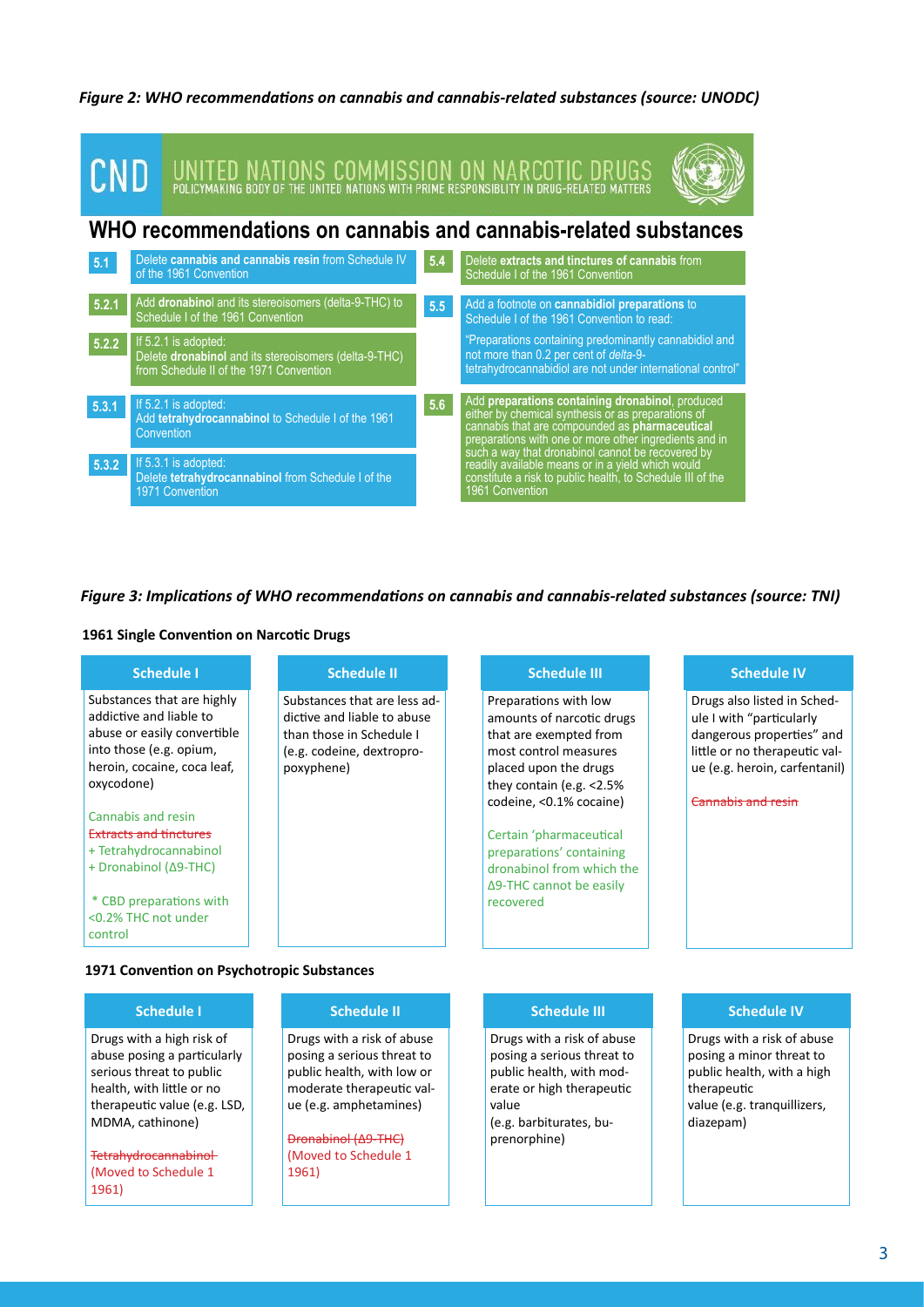Having recognised explicitly that this is not the case, it is hard to understand why the WHO would still recommend the inclusion in Schedule I. The 'high rate' and 'global extent' of cannabis use is not sufficient grounds, as the WHO itself has recognised that 'prevalence of use per se is not a good indicator of public health harm'.17 If cannabis does not satisfy the similarity test with the drugs included in Schedule I, the logical conclusion would be to consider moving it to Schedule II, as the Commentary says: 'Substances which are comparatively less dangerous and widely used in medical practice may therefore often be proposed for inclusion in Schedule II'. Subsequently, if cannabis would also not satisfy the criteria of similarity with substances in Schedule II, the conclusion would have to be not to subject it to international control at all. However, since the decision to keep cannabis in Schedule I does not involve a change in the existing scheduling system, this decision is not among the list of WHO recommendations and is not up for a vote at the CND.

### **Acknowledgement of cannabis' medicinal usefulness: Recommendation 5.1**

The current status of cannabis in Schedule I of the 1961 Convention means that cannabis is considered as 'highly addictive and liable to abuse'.18 The additional mention of cannabis in Schedule IV of the 1961 Convention implies that cannabis contains 'particularly dangerous properties'19 with little or no therapeutic value. The WHO recommends (5.1) the removal of cannabis from Schedule IV, which, if adopted, would mean that the medicinal usefulness of cannabis would be implicitly acknowledged under the UN drug control system. However, even if this recommendation is not followed by the CND, countries could still move ahead with allowing medical cannabis, as the imposition of full prohibition for medical purposes has always been optional.<sup>20</sup> <sup>21</sup>

### **Moving THC into the 1961 Convention: Recommendations 5.2 and 5.3**

At present, dronabinol/Δ9-THC – either naturally obtained from plant materials or synthetically produced – is placed under Schedule II of the 1971 Convention. Following their critical review, the WHO now recommends (5.2.1) that dronabinol/Δ9-THC (and six other isomers of THC) to be added to the stricter Schedule I of the 1961 Convention. This is one of the main consequences of the decision to recommend keeping cannabis in Schedule I: because of the 'similarity principle', THC should be included in the same schedule as cannabis. Countries should be aware that supporting these recommendations in fact is an endorsement of the decision to keep cannabis in Schedule I.

However, this recommendation goes contrary to the WHO's previous critical reviews of dronabinol/Δ9- THC, which led to the recommendation to schedule it in Schedule II (the recommendation was made and accepted in 1991) and even to Schedule IV of the 1971 Convention in 2001 and sustained in  $2002<sup>22</sup>$ before settling on Schedule III (the recommendation was made in 2006 and sustained in  $2012<sup>23</sup>$  but it was rejected in 2014), which require substantially less strict controls.<sup>24</sup> Only if recommendations 5.2.1 and 5.3.1 are adopted would CND members then vote on whether dronabinol/Δ9-THC and the isomers should be deleted from the 1971 Convention (recommendations 5.2.2 and 5.3.2). $25$ 

### **Exempting from international control preparations containing CBD26 with not more than 0.2% THC: Recommendations 5.4 and 5.5**

Following recommendations to keep cannabis in and add dronabinol/Δ9-THC into Schedule I of the 1961 Convention, the WHO also recommends (5.4) deleting the term 'extracts and tinctures of cannabis' from Schedule I of the 1961 Convention. In this regard, the WHO recommends (5.5) including a footnote stating that non-psychoactive CBD-containing preparations (which technically cover 'extracts and tinctures') with not more than 0.2% THC<sup>27</sup> are not under international control.<sup>28</sup> Such CBD-containing preparations<sup>29</sup> could range from medicinal oil to food and wellness products. However, psychoactive 'extracts and tinctures' which typically contain higher levels of THC, such as butane hash oil and edibles, would still be subject to the same control as cannabis itself because that remains listed in Schedule I of the 1961 Convention.

### **Less control and restrictions for pharmaceutical preparations with THC: Recommendations 5.4 and 5.6**

The WHO's last recommendation is based on the growing legitimacy of approved pharmaceutical products such as Sativex and Marinol, which 'are not associated with problems of abuse and dependence and they are not diverted for the purpose of non-medical use.'<sup>30</sup> According to the WHO, these pharmaceutical preparations – which may contain naturally obtained or chemically synthesised THC – should be moved into Schedule III of the 1961 Convention, though it remains unclear what the implications of this recommendation (5.6) would be for other 'natural cannabis extracts with medicinal properties $31$  – many of which may not necessarily qualify as 'pharmaceutical preparations'32 as mentioned by the WHO.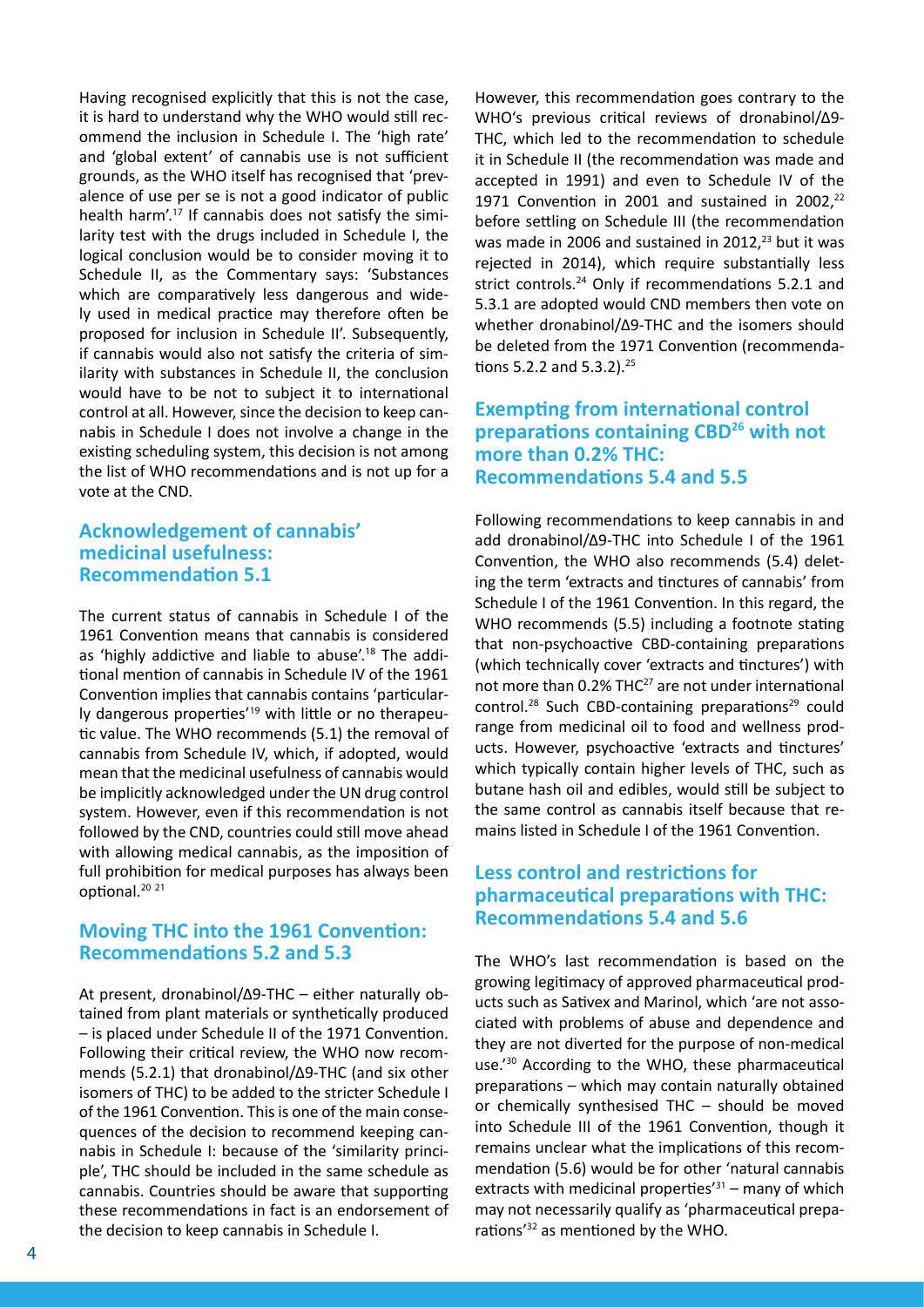## **Why are these recommendations important?**

Of the 193 UN member states, 53 are selected at any one time to be 'members' of the CND.<sup>33</sup> Although all governments are able to participate in CND meetings and discussions, only these 53 member states are able to vote on the WHO recommendations on scheduling. In December 2020, the CND is set to vote on the aforementioned recommendations on cannabis and cannabis-related substances – having already delayed a vote in both March 2019 and March 2020 to allow for further consideration. The vote outcomes would be legally binding for all signatories of the 1961 and the 1971 Convention<sup>34</sup>, requiring states to amend relevant national drug laws and scheduling accordingly. However, it should be made clear that adopting these recommendations would not necessarily *obligate* national governments to initiate legal medical cannabis programmes in their respective countries.

Nevertheless, as we move forward, several questions arise. Why are these recommendations important? What would rescheduling cannabis at the UN level mean at the country level, especially considering the varying origins and transformation of cannabis-related policies in different parts of the world? And could they in the future offer benefits and legal alternatives for the millions of traditional small farmers in Global South countries such as Morocco, India, Lebanon, and some countries in the Caribbean, who are currently dependent on cultivating cannabis for the illegal market?

### Decolonisation of drug control

The WHO recommendation to remove cannabis from Schedule IV of the 1961 Convention (5.1) may serve as an opportunity for civil society and governments to further reform and decolonise drug control approaches in many parts of the world, particularly by challenging the discourse that has long undermined the medicinal potential of cannabis, and to reclaim millennia old cultural and traditional use of the plant whose origins predate colonially rooted prohibition.<sup>35</sup>

Cannabis has been grown and used by humans for millennia. Archaeological findings illustrate that the plant was cultivated in China as early as 4.000 BC,<sup>36</sup> while recent excavation of ancient burials in western China show that cannabis was smoked as part of rituals around 2.500 years ago.<sup>37</sup> Cannabis use also has a long history in India, where it was employed for medicinal and spiritual purposes since around 1.000 BC, as well as in the Himalayas. From Western Asia, cannabis entered and spread across the Arabian Peninsula and then Africa,<sup>38</sup> where it became part of medicinal practices around the  $10^{th}$  century.<sup>39</sup>

Cannabis was reportedly brought to the Americas in the  $16<sup>th</sup>$  century by enslaved labourers from current-day Angola, who were kidnapped and transported to the sugar plantations in Northeast Brazil.<sup>40</sup> As a result, rural communities in Brazil have used for centuries cannabis to treat ailments like toothache, or menstrual cramps.41 Colonialism also played a determinant role in bringing cannabis to the Caribbean, where it was introduced during the  $19<sup>th</sup>$  century by indentured labourers from the Indian subcontinent.<sup>42</sup> Subsequently, cannabis was adopted by communities of African descent as part of healing, cultural, and spiritual practices. In Jamaica, for example, the emergence of cannabis-based rituals was heavily linked with communities of African heritage, and the use of cannabis in these communities was therefore strongly tied with anti-colonial resistance.<sup>43</sup> Various communities in the Caribbean continue to use cannabis to this



Traditional growers drying cannabis plants in Rif, Morocco. Credit: Dania Putri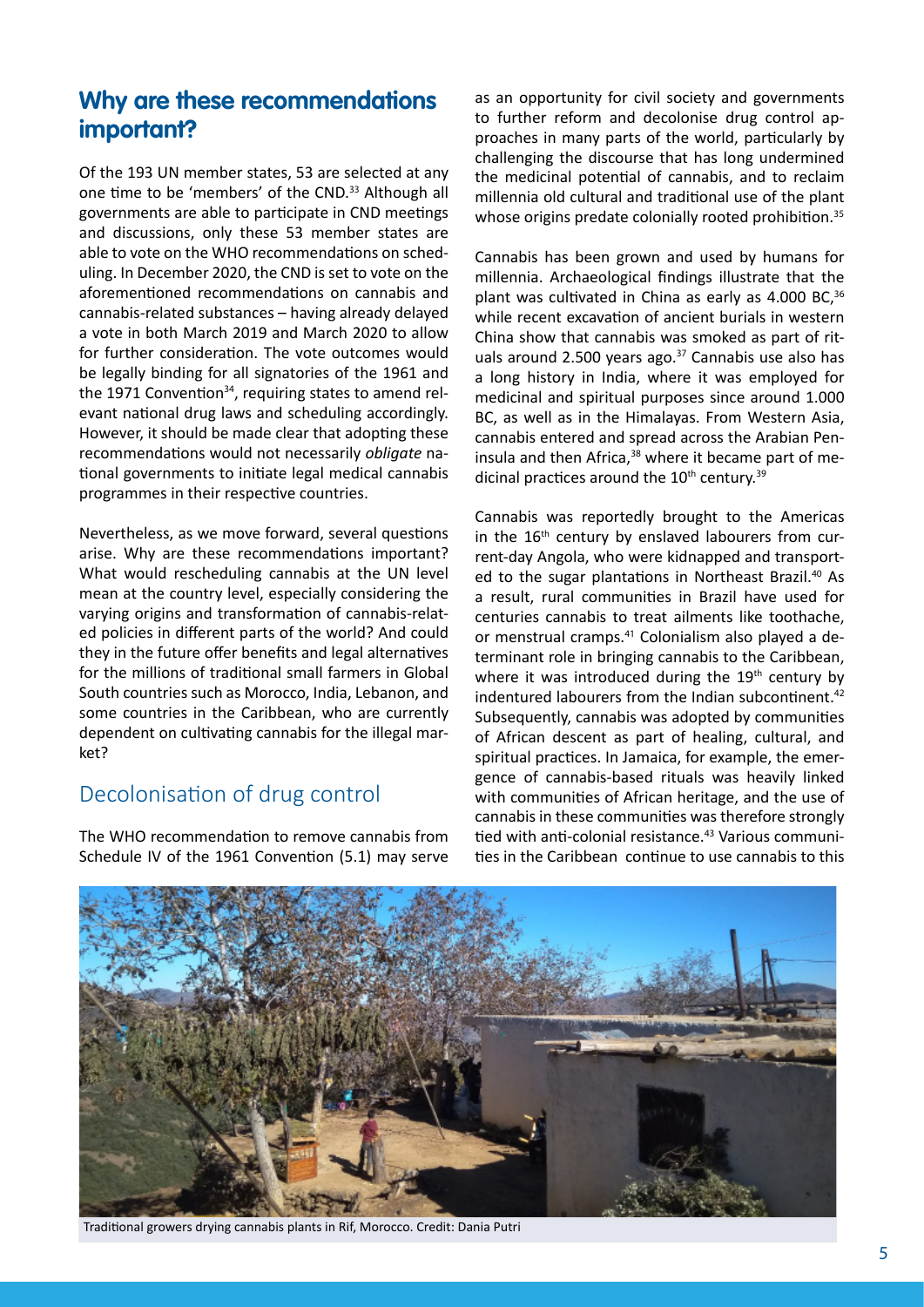day for social, cultural, spiritual, and medicinal purposes.<sup>44</sup>

During the 19<sup>th</sup> century, the cultivation and trade of cannabis became subject to taxation by colonial governments, mainly as a way to extract wealth and partly to supply the European pharmaceutical market. The British Parliament enacted a tax and licensing regime on cannabis trade in India as early as the 1790s. In Trinidad and Tobago, a license to cultivate, sell and possess *ganja* could be obtained by paying an annual fee to the colonial authority until 1928.<sup>45</sup> A similar extractive approach can be observed in Africa, with the formation of cannabis monopoly regimes controlled by French and Spanish colonial powers until the 1950s.<sup>46</sup>

However, colonial regimes frequently veered into prohibition, disregarding the traditional uses of cannabis and the communities that were involved in them. The British Parliament discussed outlawing the use and trade of cannabis in India in 1838, 1871, 1877, and 1892. Amongst many other examples, the possession and use of cannabis was outlawed by the Portuguese colonial government in Angola at least since 1857, by the Dutch colonial government in Indonesia in 1927, by the British colonial government in South Africa since 1870, as well as in Egypt since 1868 and by some municipalities in the newly independent Brazil since the 1830s.<sup>47</sup>

In all cases, prohibition was used to oppress the communities under colonial rule. It also led to the stigmatisation and marginalisation of people who used the substance, including 'unemployed workers in South Africa, peasant farmers in Egypt, prostitutes and mendicants in Morocco, communities of African descent in Brazil,<sup>48</sup> and hard laborers in Angola'.<sup>49</sup> Suffice to say, the highly restrictive categorisation of cannabis across the world today is colonially rooted, while its implementation remains strongly tied with systemic racism.<sup>50</sup>

### Medicinal cannabis programmes

The colonially rooted discourse that disregards cannabis' medicinal usefulness has slowly faded, as more and more countries are eyeing the socioeconomic prospect of legally regulating cannabis for medicinal, industrial and scientific purposes. Even though the current institutional framework of the UN drug control regime does not serve as a barrier for such efforts,<sup>51</sup> transforming the status of cannabis within the UN drug scheduling system would strengthen the international legal basis for these emerging medicinal cannabis programmes. <sup>52</sup>

The WHO's recommendation (5.1) to delete cannabis from Schedule IV of the 1961 Convention appears relevant as its adoption would further legitimatise the international status of cannabis as (a source of) medicine. Meanwhile, the WHO's recommendation to loosen control measures for certain medicinal preparations (5.4, 5.5, and 5.6) could in principle constitute another opportunity for countries interested in developing a domestic (and potentially export-oriented) legal cannabis industry. However, governments and civil society need to remain cautious and ensure that the door for the more natural herbal preparations is not closed via these developments. Some countries have also set their respective regulations around the legal regulation of hemp containing less than 0.3% (Ghana) or even 1% (Switzerland) THC, a percentage already higher than that prescribed in Recommendation 5.5. Furthermore, the explicit reference to 'pharmaceutical preparations' and underlining of products like Sativex and Marinol in Recommendation 5.6 may pose challenges for countries with a long history of therapeutic use of cannabis preparations which are more herbal and traditional in nature.<sup>53</sup> <sup>54 55 56 57</sup> This seems to contradict the renewed importance the WHO is giving to promoting traditional medicines in general.<sup>58</sup>

Inevitably, the establishment of legal medicinal cannabis programmes would yield considerable impact on millions of rural working people currently dependent on illegal cannabis cultivation.<sup>59</sup> Such communities have so far been largely excluded from the emerging legal market, and would likely continue to be so should the UN drug control regime evolve into an institution that increasingly favours large corporations, many of which have enjoyed preferential treatment in licensing systems of medical cannabis production around the world.<sup>60 61 62</sup> Given that, some recommendations of the WHO, particularly the transfer of THC from the 1971 to the 1961 Convention and 5.5 and 5.6, should be approached with caution. Approving them in their current form with the extremely low threshold of 0.2% and the phrasing 'pharmaceutical preparations' appears to give preferential treatment to big companies over more traditional cultivation techniques and herbal medicines. On the other hand, support for Recommendation 5.1 and 5.4 appears more urgent and potentially more fruitful, particularly in the context of scientific and policy development on medicinal cannabis that is based on public health and human rights principles. In support of this, Article 28 of the 1961 Convention requires countries to establish specialised government agencies responsible for maintaining control over production of and trade in medicinal cannabis.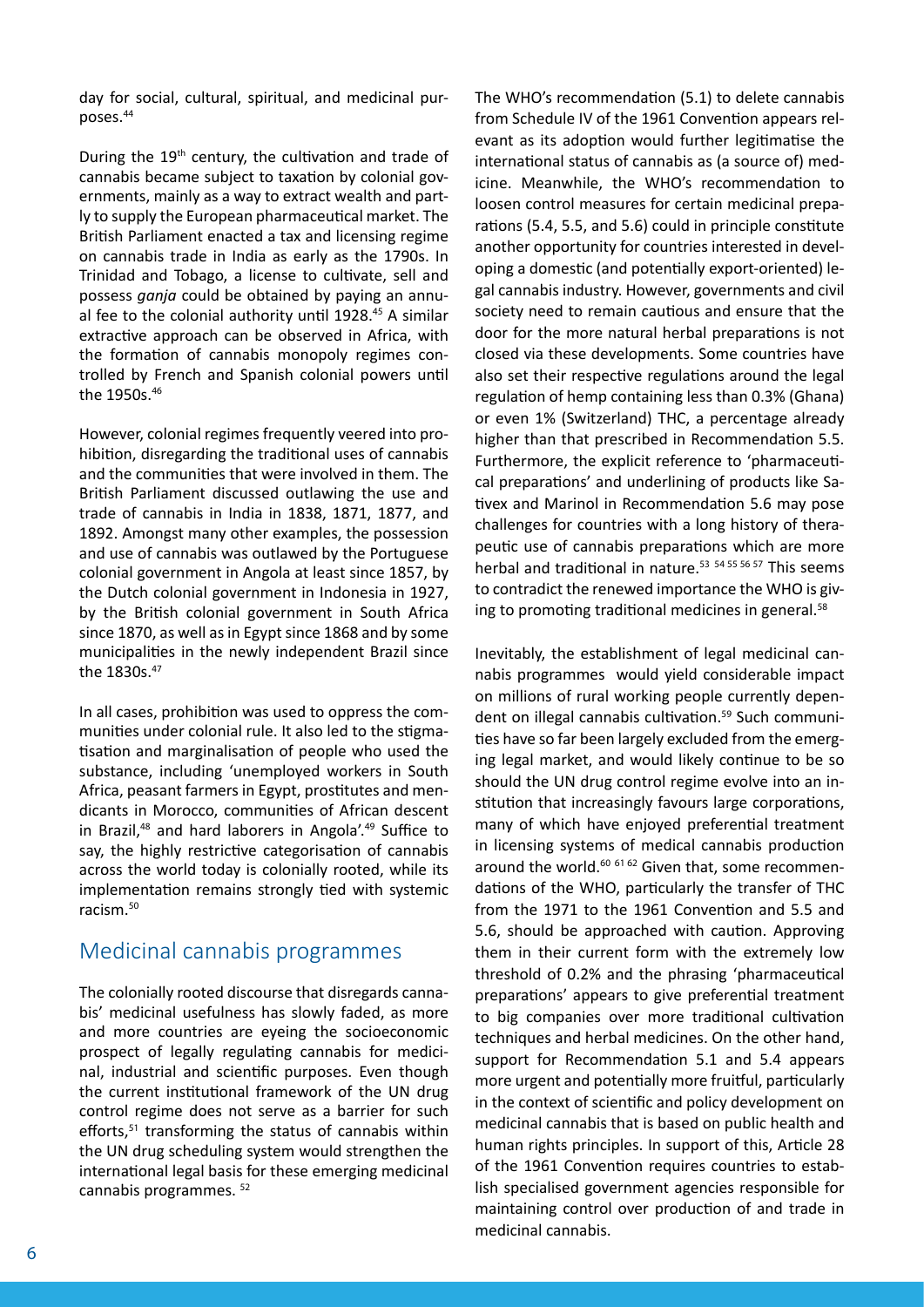## **Next steps: timelines and the 'advocacy asks' for governments**

Given the early inclusion of cannabis in the international drug control regime, the WHO's critical review of cannabis had long been overdue. While fully respecting the independent and critically important role that the WHO ECDD plays, many feel that the recommendations could have been more far-reaching in nature. Critics have questioned the WHO's decision not to recommend deleting cannabis from Schedule I of the 1961 Convention, especially since the WHO's own risk assessment shows that cannabis does not belong there.<sup>63</sup> Considering the rapidly advancing scientific research in cannabis, a more regular review of the plant would be advisable to update scheduling considerations with new scientific insights about the plant in order to preserve the integrity of the international scheduling system. Notwithstanding this, the political significance of the WHO's critical review of cannabis is not to be underestimated, nor are its resulting recommendations, which represent an opportunity towards the modernisation of the UN drug control system (and, by extension, of national drug control policies worldwide). In this regard, active engagement from civil society and governments is needed to encourage a positive outcome at the CND.

### Timeline for advocacy

At the CND in early March 2020, member states agreed by consensus to delay a vote and 'continue… the consideration of the recommendations of the World Health Organization on cannabis and cannabis-related substances, bearing in mind their complexity, in order to clarify the implications and consequences of, as well as the reasoning for, these recommendations, and decides to vote at its reconvened sixty-third session in December 2020, in order to preserve the integrity of the international scheduling system'.<sup>64</sup>

Member states have continued discussions since March via informal (closed and unrecorded) consultations being held online (due to the global COVID-19 pandemic that has taken hold since the CND was held in March). A series of two so-called 'Topical Meetings' took place on 24-25 June (online again - with a focus on 'extracts and tinctures' and CBD), 24-25

### Substantive asks to governments:

- Support the more obvious and urgent recommendations: 5.1 (to remove cannabis from Schedule IV, thereby acknowledging its medical usefulness) and 5.4 (to remove the term 'extracts and tinctures of cannabis' from the 1961 Convention).
- Challenge and question the potential implications of the other recommendations (especially to keep cannabis in Schedule I and to move THC to the 1961 Convention) for the recognition and regulation of traditional and herbal cannabis-based medicines, and request the WHO to amend some details accordingly in the upcoming ECDD meeting, or to reconsider them at a later stage.

### Process asks to governments:

- Emphasise the need for follow ups to the critical review as scientific research continues to shed new light on the risks and benefits of cannabis, especially in response to the WHO recommendation to keep cannabis in Schedule I of the 1961 Convention.
- Participate and engage at the CND meetings related to the WHO's recommendations on cannabis and cannabis-related substances, especially in order to support recommendations 5.1 and 5.4, to ensure clear voting mechanisms, and to improve clarity about the WHO's recommendations and their implications.
- Facilitate the participation of civil society, and in particular of ECOSOC-accredited NGOs, in the deliberations leading to the vote on the recommendations.
- Engage with other governments to discuss these issues, particularly with the 53 CND members.
- Engage with the key regional organisations on this issue to encourage their engagement and coordination.
- Actively consult and engage with relevant civil society organisations, experts, and representatives of affected communities in various countries.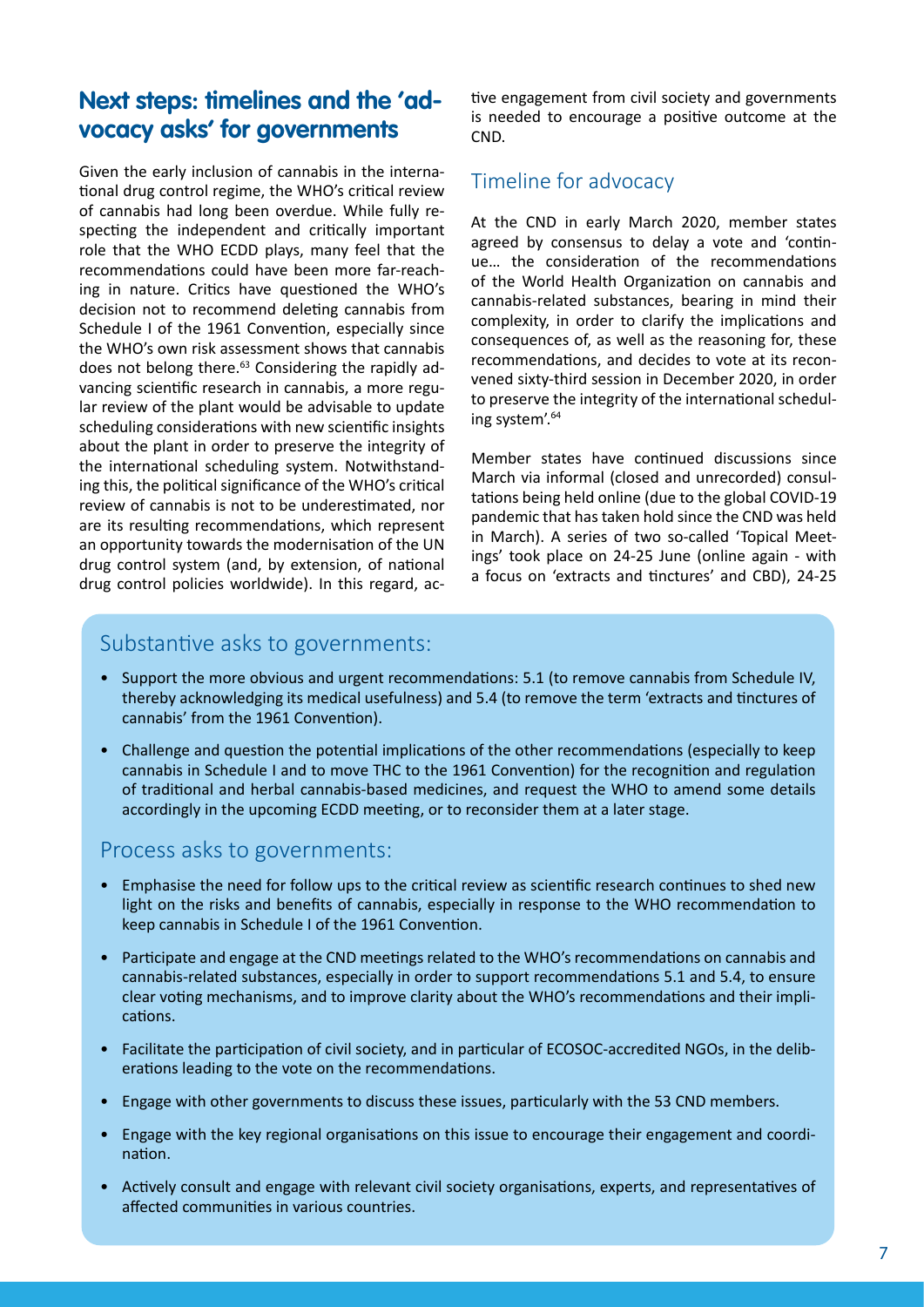August (on THC and preparations). The third 'Topical Meeting' will take place on 6-7 October 2020 (on deletion from Schedule IV). These 'Topical Meetings' are a new structure, but disappointingly appear to remain informal in nature with no translation, no web-casting or recording, and no invitation for civil society participants (as would have been the case for a formal meeting, according to UN rules).<sup>65</sup> However, member states have been encouraged to include 'experts' on their delegations for the 'Topical Meetings', which can include experts from civil society. Member states have also been invited to make written submissions.

This series of 'Topical Meetings' will then be followed by a formal CND intersessional meeting on 8 October 2020, which should be possible for civil society to attend and request to intervene. On 12-16 October the WHO Expert Committee will hold its next meeting, opening the possibility that they could reconsider some of the recommendations if the CND discussions have given them convincing arguments of a social, legal or administrative nature to do so (the CND does not have a mandate to challenge the WHO's medical/ scientific assessment).

The 63<sup>rd</sup> Reconvened CND is then scheduled from the  $2^{nd}$  to the 4<sup>th</sup> December 2020 in Vienna,<sup>66</sup> where the 53 CND members should finally vote on the WHO's recommendations. It is possible for CND members to vote only on certain recommendations, and not on others. In this regard, priority should be given to the more obvious and urgent recommendations 5.1 (to remove cannabis from Schedule IV) and 5.4 (to remove the term 'extracts and tinctures of cannabis' from the 1961 Convention).

Now it is therefore a key time for civil society advocacy across the world to raise awareness of this 'live' process and its importance. It is important that as many governments as possible are engaged in these discussions, and not just the 53 CND members who are able to actually vote. In the prior page we propose some of the 'advocacy asks' which NGOs can bring to their government representatives.<sup>67</sup>

## Acknowledgements

This Briefing Paper was drafted by Dania Putri, a consultant for both IDPC and the Transnational Institute (TNI). The author wishes to thank the staff of the IDPC Secretariat and of the TNI Drugs & Democracy programme, as well as Nathalie Rose, for their valuable contributions in reviewing the paper. Special thanks to Adria Cots Fernandez for editing and designing the note.

## Endnotes

- 1. The three main UN drug conventions guiding today's global drug control system include the UN Single Convention on Narcotic Drugs (1961) as amended by the 1972 Protocol, the UN Convention on Psychotropic Substances (1971), and the UN Convention Against Illicit Traffic in Narcotic Drugs and Psychotropic Substances (1988). The different categories of controlled drugs are defined under the 1961 and the 1971 Convention.
- 2. United Nations Office on Drugs and Crime (2016), *Terminology and Information on Drugs: Third Edition*, [https://www.unodc.org/](https://www.unodc.org/documents/scientific/Terminology_and_Information_on_Drugs-E_3rd_edition.pdf) [documents/scientific/Terminology\\_and\\_Information\\_on\\_Drugs-](https://www.unodc.org/documents/scientific/Terminology_and_Information_on_Drugs-E_3rd_edition.pdf)[E\\_3rd\\_edition.pdf](https://www.unodc.org/documents/scientific/Terminology_and_Information_on_Drugs-E_3rd_edition.pdf)
- 3. United Nations (1961), *Single Convention on Narcotic Drugs, as amended by the 1972 Protocol amending the Single Convention on Narcotic Drugs, 1961*, [https://www.unodc.org/pdf/](https://www.unodc.org/pdf/convention_1961_en.pdf) on Narcotic Drugs,<br>[convention\\_1961\\_en.pdf](https://www.unodc.org/pdf/convention_1961_en.pdf)
- 4. Six isomers of Δ9-THC are currently placed under Schedule I of the 1971 Convention, which is more restrictive than Schedule IV of the 1961 Convention. However, in the 41st meeting, the WHO's Expert Committee on Drug Dependence stated: 'While these six isomers are chemically similar to Δ9-THC, there is very limited to no evidence concerning the abuse potential and acute intoxicating effects of these isomers. There are no reports that the THC isomers listed in Schedule I of the 1971 Convention induce physical dependence or that they are being abused or are likely to be abused so as to constitute a public health or social problem. There are no reported medical or veterinary uses of these isomers'. Source of citation: World Health Organization (2019), *Annex 1: Extract from the Report of the 41st Expert Committee on Drug Dependence: Cannabis and cannabis-related substances*, p. 4, [https://www.who.](https://www.who.int/medicines/access/controlled-substances/Annex_1_41_ECDD_recommendations_cannabis_22Jan19.pdf) [int/medicines/access/controlled-substances/Annex\\_1\\_41\\_ECDD\\_](https://www.who.int/medicines/access/controlled-substances/Annex_1_41_ECDD_recommendations_cannabis_22Jan19.pdf) [recommendations\\_cannabis\\_22Jan19.pdf](https://www.who.int/medicines/access/controlled-substances/Annex_1_41_ECDD_recommendations_cannabis_22Jan19.pdf)
- 5. See for instance: Bewley-Taylor, D., Blickman, T. & Jelsma, M. (2014), *The Rise and Decline of Cannabis Prohibition: The History of Cannabis in the UN Drug Control System and Options for Reform* (Amsterdam: Transnational Institute). [https://www.tni.org/files/download/rise\\_](https://www.tni.org/files/download/rise_and_decline_web.pdf) [and\\_decline\\_web.pdf](https://www.tni.org/files/download/rise_and_decline_web.pdf)
- 6. Global Commission on Drug Policy (2019), *Classification of Psychoactive Substances: When Science Was Left Behind*, [https://](https://www.globalcommissionondrugs.org/reports/classification-psychoactive-substances) [www.globalcommissionondrugs.org/reports/classification](https://www.globalcommissionondrugs.org/reports/classification-psychoactive-substances)[psychoactive-substances](https://www.globalcommissionondrugs.org/reports/classification-psychoactive-substances)
- 7. Wikimedia webste, File:HarmCausedByDrugsTable.svg, [https://](https://commons.wikimedia.org/wiki/File:HarmCausedByDrugsTable.svg) [commons.wikimedia.org/wiki/File:HarmCausedByDrugsTable.svg](https://commons.wikimedia.org/wiki/File:HarmCausedByDrugsTable.svg) (Accessed: 22nd June 2020). Data sourced from: Nutt, D., King & L., Phillips, L., 'Drug harms in the UK: a multi-criteria decision analysis', *The Lancet*, 376:9752, DOI: [https://doi.org/10.1016/S0140-](https://doi.org/10.1016/S0140-6736(10)61462-6) [6736\(10\)61462-6](https://doi.org/10.1016/S0140-6736(10)61462-6)
- 8. Wikimedia webste, File:HarmCausedByDrugsTable.svg, [https://](https://commons.wikimedia.org/wiki/File:HarmCausedByDrugsTable.svg) [commons.wikimedia.org/wiki/File:HarmCausedByDrugsTable.svg](https://commons.wikimedia.org/wiki/File:HarmCausedByDrugsTable.svg) (Accessed: 22nd June 2020). Data sourced from: Nutt, D., King & L., Phillips, L., 'Drug harms in the UK: a multi-criteria decision analysis', *The Lancet*, 376:9752, DOI: [https://doi.org/10.1016/S0140-](https://doi.org/10.1016/S0140-6736(10)61462-6) [6736\(10\)61462-6](https://doi.org/10.1016/S0140-6736(10)61462-6)
- 9. World Health Organization (2019), A*nnex 1: Extract from the Report of the 41st Expert Committee on Drug Dependence: Cannabis and cannabis-related substances*, [https://www.who.int/](https://www.who.int/medicines/access/controlled-substances/Annex_1_41_ECDD_recommendations_cannabis_22Jan19.pdf) [medicines/access/controlled-substances/Annex\\_1\\_41\\_ECDD\\_](https://www.who.int/medicines/access/controlled-substances/Annex_1_41_ECDD_recommendations_cannabis_22Jan19.pdf) [recommendations\\_cannabis\\_22Jan19.pdf](https://www.who.int/medicines/access/controlled-substances/Annex_1_41_ECDD_recommendations_cannabis_22Jan19.pdf)
- 10. United Nations Office on Drugs and Crime (2019), *World Drug Report 2019*,<https://wdr.unodc.org/wdr2019/>
- 11. Carrier, N. & Klantschnig, G. (2016), 'Illicit livelihoods: drug crops and development in Africa', *Review of African Political Economy*, 43:148, 174-189, DOI:10.1080/03056244.2016.1170676
- 12. See: Weinberg, B. (2020), *What will the cannabis economy mean for Africa?* (California: Project CBD), [https://www.projectcbd.org/](https://www.projectcbd.org/cannabis-in-africa) [cannabis-in-africa;](https://www.projectcbd.org/cannabis-in-africa) Ane, M, G. (2020), *Parliament of Ghana passes historic new drug law, paving the way for a West African approach*  (London: International Drug Policy Consortium), [https://idpc.net/](https://idpc.net/blog/2020/04/parliament-of-ghana-passes-historic-new-drug-law-paving-the-way-for-a-west-african-approach) [blog/2020/04/parliament-of-ghana-passes-historic-new-drug-law](https://idpc.net/blog/2020/04/parliament-of-ghana-passes-historic-new-drug-law-paving-the-way-for-a-west-african-approach)[paving-the-way-for-a-west-african-approach](https://idpc.net/blog/2020/04/parliament-of-ghana-passes-historic-new-drug-law-paving-the-way-for-a-west-african-approach)
- 13. The ECDD is 'an independent group of experts in the field of drugs and medicines. The ECDD assesses the health risks and benefits of the use of psychoactive substances according to a set of fixed criteria. These criteria are: evidence of dependence potential of the substance, actual abuse and/or evidence of likelihood of abuse, therapeutic applications of the substance'. Each year in December, '[t]he ECDD recommendations are presented by the Director General of the WHO to the UN Secretary General and the United Nations Control Narcotic Board (CND)' for consideration by the CND every March. See: World Health Organization (Website), *WHO Expert Committee on Drug Dependence*, [https://www.who.int/](https://www.who.int/medicines/access/controlled-substances/ecdd/en/) [medicines/access/controlled-substances/ecdd/en/](https://www.who.int/medicines/access/controlled-substances/ecdd/en/) (Accessed: 22nd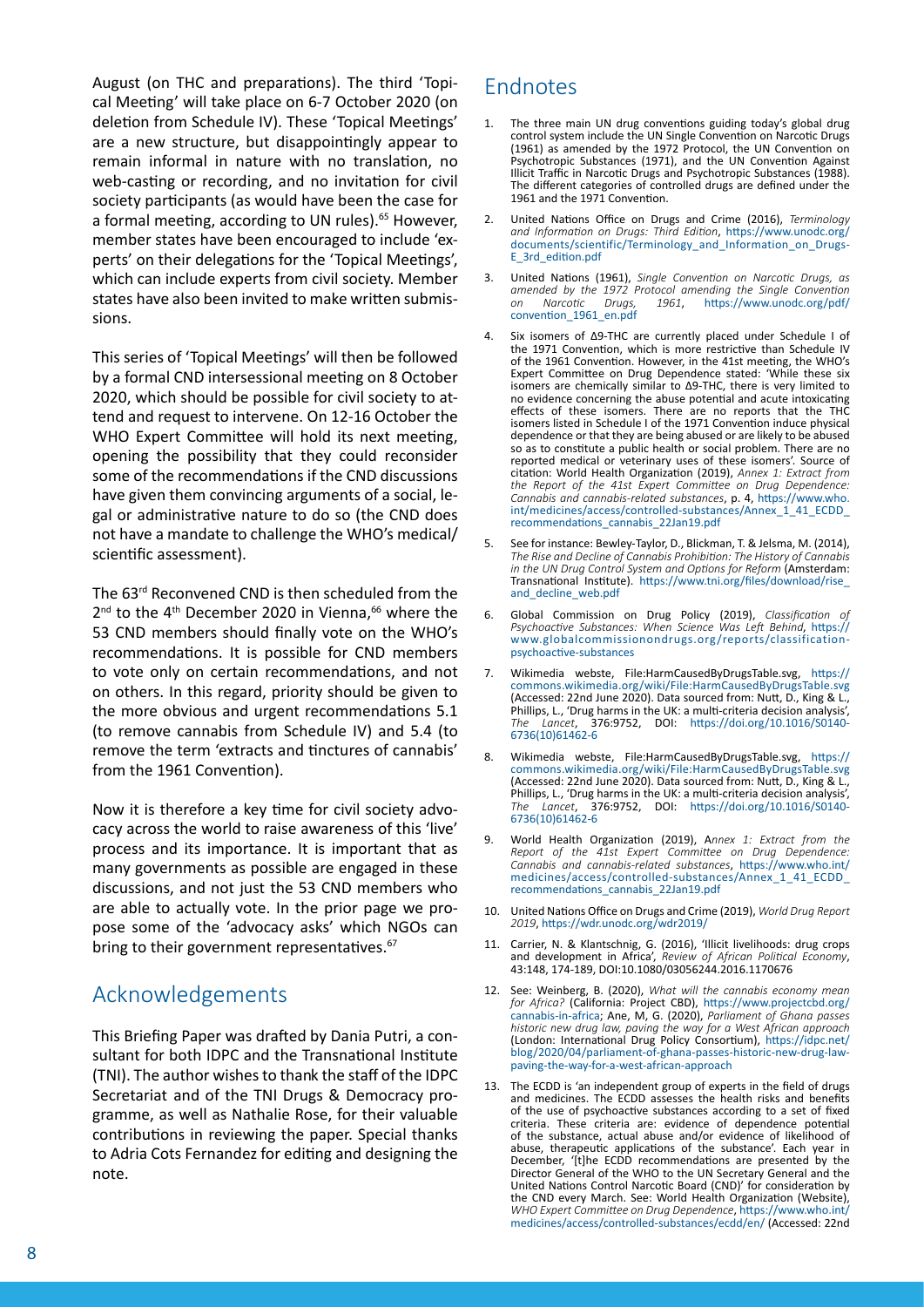June 2020).

- 14. Walsh, J., Jelsma, M., Blickman, T. & Bewley-Taylor, D. (2019), *The WHO's First-Ever Critical Review of Cannabis: A Mixture of Obvious Recommendations Deserving Support and Dubious Methods and Outcomes Requiring Scrutiny* (Amsterdam: Transnational Institute), pp. 7-9, [https://www.tni.org/en/publication/the-whos-first-ever-critical](https://www.tni.org/en/publication/the-whos-first-ever-critical-review-of-cannabis)[review-of-cannabis](https://www.tni.org/en/publication/the-whos-first-ever-critical-review-of-cannabis).
- 15. World Health Organization. (2018), *WHO Expert Committee on Drug Dependence: Critical Review Cannabis and cannabis resin, World Health Organization,* https://www.who.int/medicines/access/controlledsubstances/Cannabis-and-cannabis-resin.pdf
- 16. Walsh, J., Jelsma, M., Blickman, T. & Bewley-Taylor, D. (2019), *The WHO's First-Ever Critical Review of Cannabis: A Mixture of Obvious Recommendations Deserving Support and Dubious Methods and Outcomes Requiring Scrutiny* (Amsterdam: Transnational Institute), pp. 7-9, [https://www.tni.org/en/publication/the-whos-first-ever-critical](https://www.tni.org/en/publication/the-whos-first-ever-critical-review-of-cannabis)[review-of-cannabis](https://www.tni.org/en/publication/the-whos-first-ever-critical-review-of-cannabis).
- 17. Ibid, p. 8.
- 18. Bewley-Taylor, D., Blickman, T. & Jelsma, M. (2014), *The Rise and Decline of Cannabis Prohibition: The History of Cannabis in the UN Drug Control System and Options for Reform* (Amsterdam: Transnational Institute), [https://www.tni.org/files/download/rise\\_and\\_decline\\_web.](https://www.tni.org/files/download/rise_and_decline_web.pdf) [pdf](https://www.tni.org/files/download/rise_and_decline_web.pdf).
- 19. United Nations (1961), *Single Convention on Narcotic Drugs, 1961: As amended by the 1972 Protocol amending the Single Convention on Narcotic Drugs 1961*, p. 3.
- 20. A Party to the Convention is only required to follow the recommendation 'if in its opinion the prevailing conditions in its country render it the most appropriate means of protecting the public health and welfare'. (United Nations (1961), Single Convention on Narcotic Drugs, 1961: As amended by the 1972 Protocol amending the Single Convention on Narcotic Drugs 1961, p. 3.) In other words, if a Party was of the opinion that this was not the most appropriate way, it could still decide to permit the cultivation and use of cannabis for medical purposes, as many countries indeed have done in spite of its Schedule-IV status.
- 21. Walsh, J., Jelsma, M., Blickman, T. & Bewley-Taylor, D. (2019), *The WHO's First-Ever Critical Review of Cannabis: A Mixture of Obvious Recommendations Deserving Support and Dubious Methods and Outcomes Requiring Scrutiny* (Amsterdam: Transnational Institute), pp. 7-9, [https://www.tni.org/en/publication/the-whos-first-ever-critical](https://www.tni.org/en/publication/the-whos-first-ever-critical-review-of-cannabis)[review-of-cannabis](https://www.tni.org/en/publication/the-whos-first-ever-critical-review-of-cannabis),
- 22. WHO Expert Committee on Drug Dependence, *Thirty-fourth report, WHO Technical Report Series 942*, 2006, p. 2-4; https://apps.who.int/ iris/bitstream/handle/10665/43608/9789241209427\_eng.pdf; WHO Expert Committee on Drug Dependence, Thirty-fifth report, WHO Technical Report Series 973, 2012, p. 4; https://apps.who.int/iris/ bitstream/handle/10665/77747/WHO\_trs\_973\_eng.pdf
- 23. WHO Expert Committee on Drug Dependence, *Thirty-second report, WHO Technical Report Series 903*, 2001, p. 19; https://apps.who.int/ iris/bitstream/handle/10665/42406/WHO\_TRS\_903.pdf; WHO Expert Committee on Drug Dependence, *Thirty-third report, WHO Technical Report Series 915*, 2003, p. 11; https://apps.who.int/iris/bitstream/

#### handle/10665/42655/WHO\_TRS\_915.pdf

- 24. Walsh, J., Jelsma, M., Blickman, T. & Bewley-Taylor, D. (2019), *The WHO's First-Ever Critical Review of Cannabis: A Mixture of Obvious Recommendations Deserving Support and Dubious Methods and Outcomes Requiring Scrutiny* (Amsterdam: Transnational Institute), pp. 7-9, [https://www.tni.org/en/publication/the-whos-first-ever-critical](https://www.tni.org/en/publication/the-whos-first-ever-critical-review-of-cannabis)[review-of-cannabis](https://www.tni.org/en/publication/the-whos-first-ever-critical-review-of-cannabis), p 8.
- 25. Meanwhile, questions have been raised with regard to the possible repercussions of having dronabinol/Δ9-THC and its six isomers in both the 1961 and the 1971 Convention. See: United Nations Office on Drugs and Crime website, *Decision tree depicting the conditionalities of the WHO recommendation on cannabis and cannabis-related substances*, [https://www.unodc.org/documents/commissions/CND/](https://www.unodc.org/documents/commissions/CND/Scheduling_Resource_Material/Cannabis/Decision_tree_depicting_the_conditionalities_of_the_WHO_recommendation_on_cannabis_and_cannabis.pdf) [Scheduling\\_Resource\\_Material/Cannabis/Decision\\_tree\\_depicting\\_](https://www.unodc.org/documents/commissions/CND/Scheduling_Resource_Material/Cannabis/Decision_tree_depicting_the_conditionalities_of_the_WHO_recommendation_on_cannabis_and_cannabis.pdf) [the\\_conditionalities\\_of\\_the\\_WHO\\_recommendation\\_on\\_cannabis\\_](https://www.unodc.org/documents/commissions/CND/Scheduling_Resource_Material/Cannabis/Decision_tree_depicting_the_conditionalities_of_the_WHO_recommendation_on_cannabis_and_cannabis.pdf) [and\\_cannabis.pdf](https://www.unodc.org/documents/commissions/CND/Scheduling_Resource_Material/Cannabis/Decision_tree_depicting_the_conditionalities_of_the_WHO_recommendation_on_cannabis_and_cannabis.pdf) (Accessed: 22nd June 2020).
- 26. CBD or cannabidiol is one of the principal chemical compounds found in the cannabis plant. CBD can also be chemically synthesised. In its 41st meeting, the WHO ECDD stated that 'Cannabidiol is found in cannabis and cannabis resin but does not have psychoactive properties and has no potential for abuse and no potential to produce dependence'. Source of citation: World Health Organization (2019), *Annex 1: Extract from the Report of the 41st Expert Committee on Drug Dependence: Cannabis and cannabis-related substances*, p. 4, [https://](https://www.who.int/medicines/access/controlled-substances/Annex_1_41_ECDD_recommendations_cannabis_22Jan19.pdf) [www.who.int/medicines/access/controlled-substances/Annex\\_1\\_41\\_](https://www.who.int/medicines/access/controlled-substances/Annex_1_41_ECDD_recommendations_cannabis_22Jan19.pdf) [ECDD\\_recommendations\\_cannabis\\_22Jan19.pdf](https://www.who.int/medicines/access/controlled-substances/Annex_1_41_ECDD_recommendations_cannabis_22Jan19.pdf)
- 27. Critics have questioned the WHO's decision to limit the THC quantity threshold to only 0.2%, which may pose issues for countries who have set higher THC quantity thresholds for CBD and/or hemp products,

including Ghana (0.3%) and many European countries such as Switzerland (1%).

- 28. World Health Organization (2019), *Annex 1: Extract from the Report of the 41st Expert Committee on Drug Dependence: Cannabis and cannabis-related substances*, [https://www.who.int/medicines/access/](https://www.who.int/medicines/access/controlled-substances/Annex_1_41_ECDD_recommendations_cannabis_22Jan19.pdf) [controlled-substances/Annex\\_1\\_41\\_ECDD\\_recommendations\\_](https://www.who.int/medicines/access/controlled-substances/Annex_1_41_ECDD_recommendations_cannabis_22Jan19.pdf) [cannabis\\_22Jan19.pdf](https://www.who.int/medicines/access/controlled-substances/Annex_1_41_ECDD_recommendations_cannabis_22Jan19.pdf)
- 29. At its 40th meeting, the ECDD stressed that, '[t]here are no case reports of abuse or dependence relating to the use of pure CBD. No public health problems have been associated with CBD use' and that 'CBD has demonstrated effectiveness for treating at least some forms of epilepsy, with one pure CBD product (Epidiolex®) found effective in clinical studies of Lennox-Gastaut syndrome (a severe form of epileptic encephalopathy that produces various types of seizures) and Dravet syndrome (a complex childhood epilepsy disorder that has a high mortality rate), which are often resistant to other forms of medication'. See: World Health Organization (2018), 'WHO Expert Committee on Drug Dependence: Fortieth report', *WHO Technical Report Series 1013*, pp. 15-17, [https://apps.who.int/iris/bitstream/ha](https://apps.who.int/iris/bitstream/handle/10665/279948/9789241210225-eng.pdf?ua=1) [ndle/10665/279948/9789241210225-eng.pdf?ua=1](https://apps.who.int/iris/bitstream/handle/10665/279948/9789241210225-eng.pdf?ua=1)
- 30. World Health Organization (2019), *Annex 1: Extract from the Report of the 41st Expert Committee on Drug Dependence: Cannabis and cannabisrelated substances*, p. 7, [https://www.who.int/medicines/access/](https://www.who.int/medicines/access/controlled-substances/Annex_1_41_ECDD_recommendations_cannabis_22Jan19.pdf) [controlled-substances/Annex\\_1\\_41\\_ECDD\\_recommendations\\_](https://www.who.int/medicines/access/controlled-substances/Annex_1_41_ECDD_recommendations_cannabis_22Jan19.pdf) [cannabis\\_22Jan19.pdf](https://www.who.int/medicines/access/controlled-substances/Annex_1_41_ECDD_recommendations_cannabis_22Jan19.pdf)
- 31. Walsh, J., Jelsma, M., Blickman, T. & Bewley-Taylor, D. (2019), *The WHO's First-Ever Critical Review of Cannabis: A Mixture of Obvious Recommendations Deserving Support and Dubious Methods and Outcomes Requiring Scrutiny* (Amsterdam: Transnational Institute), [https://www.tni.org/en/publication/the-whos-first-ever-critical](https://www.tni.org/en/publication/the-whos-first-ever-critical-review-of-cannabis)[review-of-cannabis](https://www.tni.org/en/publication/the-whos-first-ever-critical-review-of-cannabis), p. 11.
- 32. The term 'pharmaceutical preparations' (with regard to cannabis) is not mentioned or explained in the UN drug conventions, which mainly use the term 'preparations'.
- 33. This year, these 11 African states include Kenya, Algeria, Egypt, Libya, Morocco, Angola, South Africa, Burkina Faso, Côte d'Ivoire, Nigeria, and Togo. 'In accordance with Council resolution 845 (XXXII), and 1147 (XLI), members are elected (a) from among the States Members of the United Nations and members of the specialized agencies and the Parties to the Single Convention on Narcotic Drugs, 1961, (b) with due regard to the adequate representation of countries that are important producers of opium or coca leaves, of countries that are important in the field of the manufacture of narcotic drugs, and of countries in which drug addiction or the illicit traffic in narcotic drugs constitutes an important problem and (c) taking into account the principle of equitable geographical distribution'. See: United Nations Office on Drugs and Crime website, *CND: Membership and Bureau*, [https://www.](https://www.unodc.org/unodc/en/commissions/CND/Membership/Membership.html) [unodc.org/unodc/en/commissions/CND/Membership/Membership.](https://www.unodc.org/unodc/en/commissions/CND/Membership/Membership.html) [html](https://www.unodc.org/unodc/en/commissions/CND/Membership/Membership.html) (Accessed: 22nd June 2020).
- 34. International Narcotics Control Board, (2020), *Report of the International Narcotics Control Board for 2019*, [https://www.incb.org/](https://www.incb.org/documents/Publications/AnnualReports/AR2019/Annual_Report_Chapters/English_ebook_AR2019.pdf) documents/Publications/AnnualReports/AR2019/Annual\_Report [Chapters/English\\_ebook\\_AR2019.pdf](https://www.incb.org/documents/Publications/AnnualReports/AR2019/Annual_Report_Chapters/English_ebook_AR2019.pdf)
- 35. Since the 15th century, cannabis was used in medicinal settings in Africa to treat snake bite, malaria, fever, blood poisoning, anthrax, asthma, and dysentery, as written by Du Toit, B. M. (1980), Cannabis in Africa (Rotterdam: Balkema), as cited by Zuardi, A. W. (2006), 'History of cannabis as medicine: a review', *Brazilian Journal of Psychiatry,* https://doi.org/10.1590/S1516-44462006000200015
- 36. Zuardi, A. W. (2006), 'History of cannabis as a medicine: a review', *Brazilian Journal of Psychiatry*, https://doi.org/10.1590/S1516- 44462006000200015
- Sample, I. (2019), 'Earliest known signs of cannabis smoking unearthed in China', *The Guardian*, https://www.theguardian.com/science/2019/ jun/12/earliest-known-signs-of-cannabis-smoking-unearthed-inchina.
- 38. D. Putri (2020), *Cannabis rescheduling: What could it mean Africa?*  (London: International Drug Policy Consortium and Translational institute), https://idpc.net/publications/2020/06/cannabisrescheduling-what-could-it-mean-for-africa, and Duvall, C. D. (2019), 'A brief agricultural history of cannabis in Africa, from prehistory to canna-colony', *EchoGéo*, 48:2019, p. 4, [http://journals.openedition.](http://journals.openedition.org/echogeo/17599) [org/echogeo/17599](http://journals.openedition.org/echogeo/17599)
- 39. Zuardi, A. W. (2006), 'History of cannabis as a medicine: a review', *Brazilian Journal of Psychiatry*, https://doi.org/10.1590/S1516- Brazilian Journal of Psychiatry, https://doi.org/10.1590/S1516-44462006000200015
- 40. L. Spicer (2002), *Historical and cultural uses of cannabis and the Canadian "Marihana Clash"*, report for the Senate Special Committee On Illegal Drugs of Canada, [https://sencanada.ca/content/sen/](https://sencanada.ca/content/sen/committee/371/ille/library/spicer-e.htm) [committee/371/ille/library/spicer-e.htm](https://sencanada.ca/content/sen/committee/371/ille/library/spicer-e.htm).
- 41. Ibid.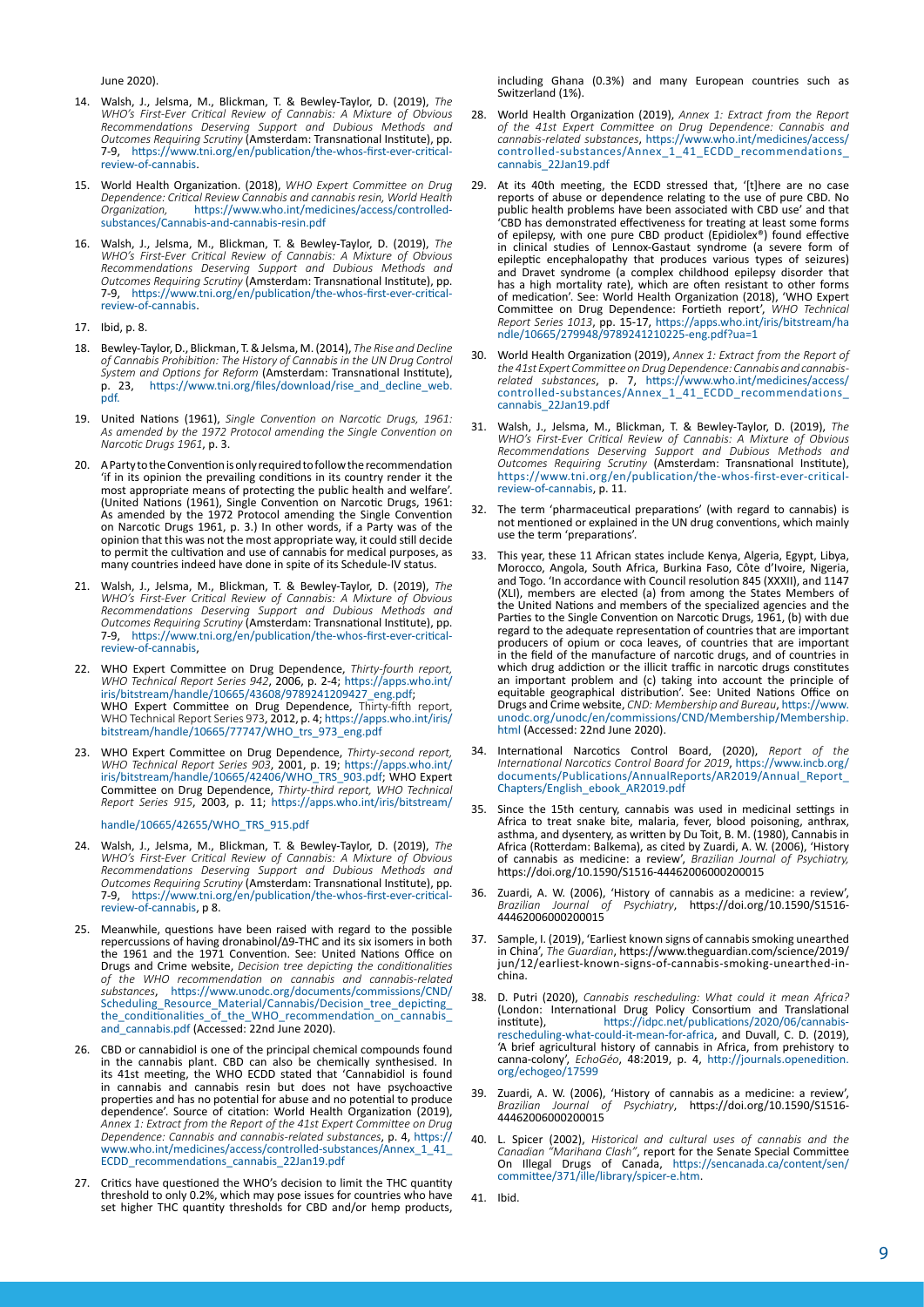- 42. Caribbean Community Secretariat (2018), *Report of the CARICOM Regional Commission on Marijuana 2018: Waiting to Exhale – Safeguarding our Future through Responsible Socio-Legal Policy on Marjiuana*, CARICOM, https://caricom.org/documents/16434/ marijuana\_report\_final\_3\_aug\_18.pdf
- V. Hanson (2020), Remarks in the Webinar 'Cultural, Traditional and Indigenous Rights and the Legal Regulation of Drugs'. Available at: https://youtu.be/vblneZh4MZU
- 44. Caribbean Community Secretariat (2018), *Report of the CARICOM Regional Commission on Marijuana 2018: Waiting to Exhale Safeguarding our Future through Responsible Socio-Legal Policy on Marjiuana*, CARICOM, https://caricom.org/documents/16434/ marijuana\_report\_final\_3\_aug\_18.pdf
- 45. V. Hanson, P. Metaal and D. Putri (2020), *WHO cannabis rescheduling and its relevance for the Caribbean. Transnational Institute and International Drug Policy Consortium*, p. 5, [https://www.tni.org/](https://www.tni.org/files/publication-downloads/cannabis_rescheduling_caribbean_idpc-tni_august2020.pdf) [files/publication-downloads/cannabis\\_rescheduling\\_caribbean\\_](https://www.tni.org/files/publication-downloads/cannabis_rescheduling_caribbean_idpc-tni_august2020.pdf) [idpc-tni\\_august2020.pdf](https://www.tni.org/files/publication-downloads/cannabis_rescheduling_caribbean_idpc-tni_august2020.pdf)
- 46. D. Putri (2020), *Cannabis rescheduling: What could it mean Africa?*  (London: International Drug Policy Consortium and Translational<br>institute), https://idpc.net/publications/2020/06/cannabishttps://idpc.net/publications/2020/06/cannabis-

rescheduling-what-could-it-mean-for-africa

- 47. Bewley-Taylor, D., Blickman, T. & Jelsma, M. (2014), *The Rise and Decline of Cannabis Prohibition: The History of Cannabis in the UN Drug Control System and Options for Reform* (Amsterdam: Transnational Institute). [https://www.tni.org/files/download/rise\\_](https://www.tni.org/files/download/rise_and_decline_web.pdf) [and\\_decline\\_web.pdf](https://www.tni.org/files/download/rise_and_decline_web.pdf)
- 48. Ibid, pp. 8-10.
- 49. Duvall, C. D. (2019), 'A brief agricultural history of cannabis in Africa, from prehistory to canna-colony', *EchoGéo*, 48:2019, p. 8, [http://](http://journals.openedition.org/echogeo/17599) [journals.openedition.org/echogeo/17599](http://journals.openedition.org/echogeo/17599)
- 50. Fordham, A. (2020), *The war on drugs is built on racism. It's time to decolonise drug policies* (London: International Drug Policy Consortium), https://idpc.net/blog/2020/06/the-war-on-drugs-isbuilt-on-racism-it-s-time-to-decolonise-drug-policies
- 51. The overarching goal of the UN drug conventions is to help regulate the licit trade in, production, and use of controlled substances (including cannabis) for medical and scientific uses only. Governments must create and implement regulatory policies in compliance with specific articles of each of the three drug conventions, as mapped in this table: United Nations Commission on Narcotic Drugs (2019), *Questions and answers relating to WHO's recommendations on cannabis and cannabis-related substances*, pp. 96-100, [https://www.unodc.org/documents/commissions/CND/](https://www.unodc.org/documents/commissions/CND/Scheduling_Resource_Material/Cannabis/Consultations_with_WHO_Questions_and_Answers_26_November_2019.pdf) [Scheduling\\_Resource\\_Material/Cannabis/Consultations\\_with\\_](https://www.unodc.org/documents/commissions/CND/Scheduling_Resource_Material/Cannabis/Consultations_with_WHO_Questions_and_Answers_26_November_2019.pdf) [WHO\\_Questions\\_and\\_Answers\\_26\\_November\\_2019.pdf](https://www.unodc.org/documents/commissions/CND/Scheduling_Resource_Material/Cannabis/Consultations_with_WHO_Questions_and_Answers_26_November_2019.pdf)
- 52. African Union (2019), *African Union Plan of Action on Drug Control and Crime Prevention 2019-2023*. Available upon request.
- 53. 'Cannabis as an herbal medicine poses serious challenges to modern medicine, which operates according to the "single compound, single target" paradigm of pharmacology'. See: Hazekamp, A. & Fischedick, J. T. (2012), 'Cannabis - from cultivar to chemovar', *Drug Test. Analysis*, (New Jersey: John Wiley & Sons), [https://bedrocan.com/](https://bedrocan.com/wp-content/uploads/2012-cannabis-from-cultivar-to-chemovar_hazekamp.pdf) [wp-content/uploads/2012-cannabis-from-cultivar-to-chemovar\\_](https://bedrocan.com/wp-content/uploads/2012-cannabis-from-cultivar-to-chemovar_hazekamp.pdf) [hazekamp.pdf](https://bedrocan.com/wp-content/uploads/2012-cannabis-from-cultivar-to-chemovar_hazekamp.pdf)
- 54. Fields of Green For All (2019), *Cannabis in South Africa, The People's Plant, A Full Spectrum Manifesto for Policy Reform*, [https://](https://fieldsofgreenforall.org.za/wp-content/uploads/2019/11/FGA_CANNABIS_IN_SOUTH_AFRICA_LOW_RES-FINAL-DRAFT-NOV19.pdf) [fieldsofgreenforall.org.za/wp-content/uploads/2019/11/FGA\\_](https://fieldsofgreenforall.org.za/wp-content/uploads/2019/11/FGA_CANNABIS_IN_SOUTH_AFRICA_LOW_RES-FINAL-DRAFT-NOV19.pdf) [CANNABIS\\_IN\\_SOUTH\\_AFRICA\\_LOW\\_RES-FINAL-DRAFT-NOV19.pdf](https://fieldsofgreenforall.org.za/wp-content/uploads/2019/11/FGA_CANNABIS_IN_SOUTH_AFRICA_LOW_RES-FINAL-DRAFT-NOV19.pdf)
- 55. Southern Eye (30 March 2014), *Binga villagers want freedom to use mbanje*, [https://www.southerneye.co.zw/2014/03/30/binga](https://www.southerneye.co.zw/2014/03/30/binga-villagers-want-freedom-use-mbanje/)[villagers-want-freedom-use-mbanje/](https://www.southerneye.co.zw/2014/03/30/binga-villagers-want-freedom-use-mbanje/)
- 56. Duvall, C. D. (2019), 'A brief agricultural history of cannabis in Africa, from prehistory to canna-colony', *EchoGéo*, 48:2019, p. 5, [http://](http://journals.openedition.org/echogeo/17599) [journals.openedition.org/echogeo/17599](http://journals.openedition.org/echogeo/17599)
- 57. Du Toit, B. M. (1980), *Cannabis in Africa* (Rotterdam: Balkema).
- 58. World Health Organization (2013), *WHO Traditional Medicine Strategy 2014–2023*, [https://apps.who.int/iris/bitstream/](https://apps.who.int/iris/bitstream/handle/10665/92455/9789241506090_eng.pdf) [handle/10665/92455/9789241506090\\_eng.pdf](https://apps.who.int/iris/bitstream/handle/10665/92455/9789241506090_eng.pdf)
- 59. Jelsma, M. (2018), *Connecting the dots… Human rights, illicit cultivation and alternative development* (Amsterdam: Transnational Institute). <https://www.tni.org/en/publication/connecting-the-dots>
- 60. International Drug Policy Consortium. (2020), *Principles for the responsible legal regulation of cannabis. International Drug Policy Consortium*, [https://idpc.net/publications/2020/09/principles-for](https://idpc.net/publications/2020/09/principles-for-the-responsible-legal-regulation-of-cannabis)[the-responsible-legal-regulation-of-cannabis](https://idpc.net/publications/2020/09/principles-for-the-responsible-legal-regulation-of-cannabis), and Jelsma, M., Kay, S. & Bewley-Taylor, D. (2019), *Fair(er) Trade Options for the Cannabis Market. Cannabis Innovate*, (Amsterdam: Transnational Institute)

#### <https://www.tni.org/en/publication/fairer-trade-cannabis>

- 61. Bloomer, J. (2019), 'Turning Cannabis Into Cash: Agrarian Change and Lesotho's Evolving Experience', *EchoGéo*, 48: 2019, pp. 10-13, <http://journals.openedition.org/echogeo/17612>.
- 62. Clark, C. (14 October 2019), '"People feel betrayed": small-scale dagga growers fear exclusion from legal trade, *GroundUp*, [https://](https://www.groundup.org.za/article/people-feel-betrayed-small-scale-dagga-growers-fear-exclusion-legal-trade/) [www.groundup.org.za/article/people-feel-betrayed-small-scale](https://www.groundup.org.za/article/people-feel-betrayed-small-scale-dagga-growers-fear-exclusion-legal-trade/)[dagga-growers-fear-exclusion-legal-trade/](https://www.groundup.org.za/article/people-feel-betrayed-small-scale-dagga-growers-fear-exclusion-legal-trade/)
- 63. In its 41st report, the WHO Expert Committee on Drug Dependence states that '[w]hile the Committee did not consider that cannabis is associated with the same level of risk to health as that posed by most of the other drugs placed in Schedule I, it noted the by most of the other anage placed in centerate i, it hoted the<br>high rates of public health problems arising from cannabis use and the global extent of such problems. For these reasons, it recommended that cannabis and cannabis resin continue to be included in Schedule I of the 1961 Single Convention on Narcotic Drugs'. See: World Health Organization (2018), 'WHO Expert Committee on Drug Dependence: Fortieth report', *WHO Technical Report Series 1013*, p. 41, [https://apps.who.int/iris/bitstream/hand](https://apps.who.int/iris/bitstream/handle/10665/279948/9789241210225-eng.pdf?ua=1) [le/10665/279948/9789241210225-eng.pdf?ua=1,](https://apps.who.int/iris/bitstream/handle/10665/279948/9789241210225-eng.pdf?ua=1) p. 41.
- 64. United Nations Commission on Narcotic Drugs (2020), *Draft decision submitted by the Chair: Changes in the scope of control of substances: proposed scheduling recommendations by the World Health Organisation on cannabis and cannabis-related substances*, UN Doc. E/CN.7/2020/L.8, <https://undocs.org/E/CN.7/2020/L.8>
- 65. International Drug Policy Consortium. (2020), *Closing door: The exclusion of civil society at the 'topical meetings' of the UN Commission on Narcotic Drugs, International Drug Policy Consortium*, https://idpc.net/publications/2020/08/closing-doors-the-exclusionof-civil-society-at-the-topical-meetings-of-the-un-commission-onnarcotic-drugs
- 66. United Nations on Drugs and Crime (Website), *Events*, [https://www.](https://www.unodc.org/unodc/en/commissions/CND/CND_Meetings-Current-Year.html) [unodc.org/unodc/en/commissions/CND/CND\\_Meetings-Current-](https://www.unodc.org/unodc/en/commissions/CND/CND_Meetings-Current-Year.html)[Year.html](https://www.unodc.org/unodc/en/commissions/CND/CND_Meetings-Current-Year.html) (Accessed: 22nd June 2020).
- 67. If you want to learn which government officials and agencies are already engaged in CND discussions from your country, you can view the official list of participants from the March 2020 meeting here: United Nations Commission on Narcotic Drugs (2020), List of Participants: Members of the Commission on Narcotic Drugs, UN Doc. E/CN.7/2020/INF/2, [https://www.unodc.org/documents/](https://www.unodc.org/documents/commissions/CND/CND_Sessions/CND_63/LoP_63_CND_Final_V2001716.pdf) [commissions/CND/CND\\_Sessions/CND\\_63/LoP\\_63\\_CND\\_Final\\_](https://www.unodc.org/documents/commissions/CND/CND_Sessions/CND_63/LoP_63_CND_Final_V2001716.pdf) [V2001716.pdf](https://www.unodc.org/documents/commissions/CND/CND_Sessions/CND_63/LoP_63_CND_Final_V2001716.pdf)